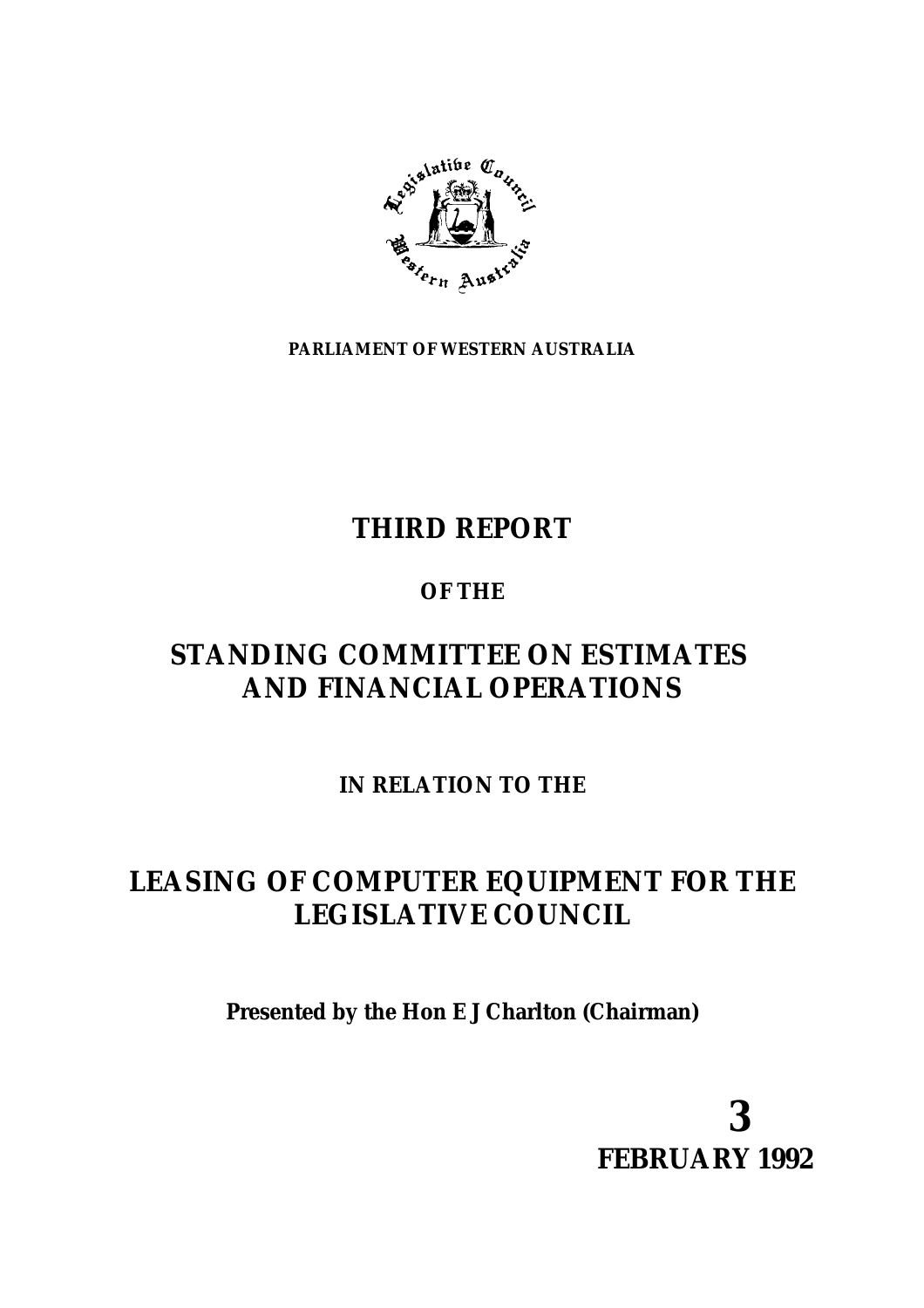#### **The Standing Committee was established on December 21 1989 with the following terms of reference:**

- **1.** There is hereby appointed a Standing Committee to be known as the *Estimates and Financial Operations Committee.*
- **2.** The Committee consists of 5 members.
- **3.** The functions of the Committee are to consider and report on
	- **(a)** the estimates of expenditure laid before the Council each year; and
	- **(b)** any matter relating to the financial administration of the State.
- **4.** The Committee shall report on the estimates referred under clause 3 by or within one sitting day of the day on which the second reading of the *Appropriation (Consolidated Revenue Fund) Bill* is moved.
- **5.** For the purposes of clause 3(a), the House may appoint not more than 6 members at any stage of its examination.
- **6.** A reference in clause 3 to "estimates of expenditure" includes continuing appropriations, however expressed, that do not require annual appropriations.
- **7.** The Committee may initiate investigations under clause 3(b) without prejudice to the right of the Council to refer any such matter.

#### **Members of the Committee:**

- . Hon Eric Charlton (Chairman)
- . Hon Sam Piantadosi (Deputy Chairman)
- . Hon Reg Davies (resigned from the Committee on October 22 1991)
- . Hon Max Evans
- . Hon Bob Thomas
- . Hon Muriel Patterson (appointed to the Committee on November 13 1991)

#### **Staff of the Committee:**

- . Mr Phil Knight (Advisory/Research Officer)
- . Ms Margaret Griffin (Clerk)

#### **Previous Reports of the Committee:**

- . First Report: 1990-91 Budget Estimates: November 1990
- . Second Report: 1991-92 Budget Estimates: November 1991

#### **Address:**

. Parliament House, Perth WA 6000, Telephone 222 7222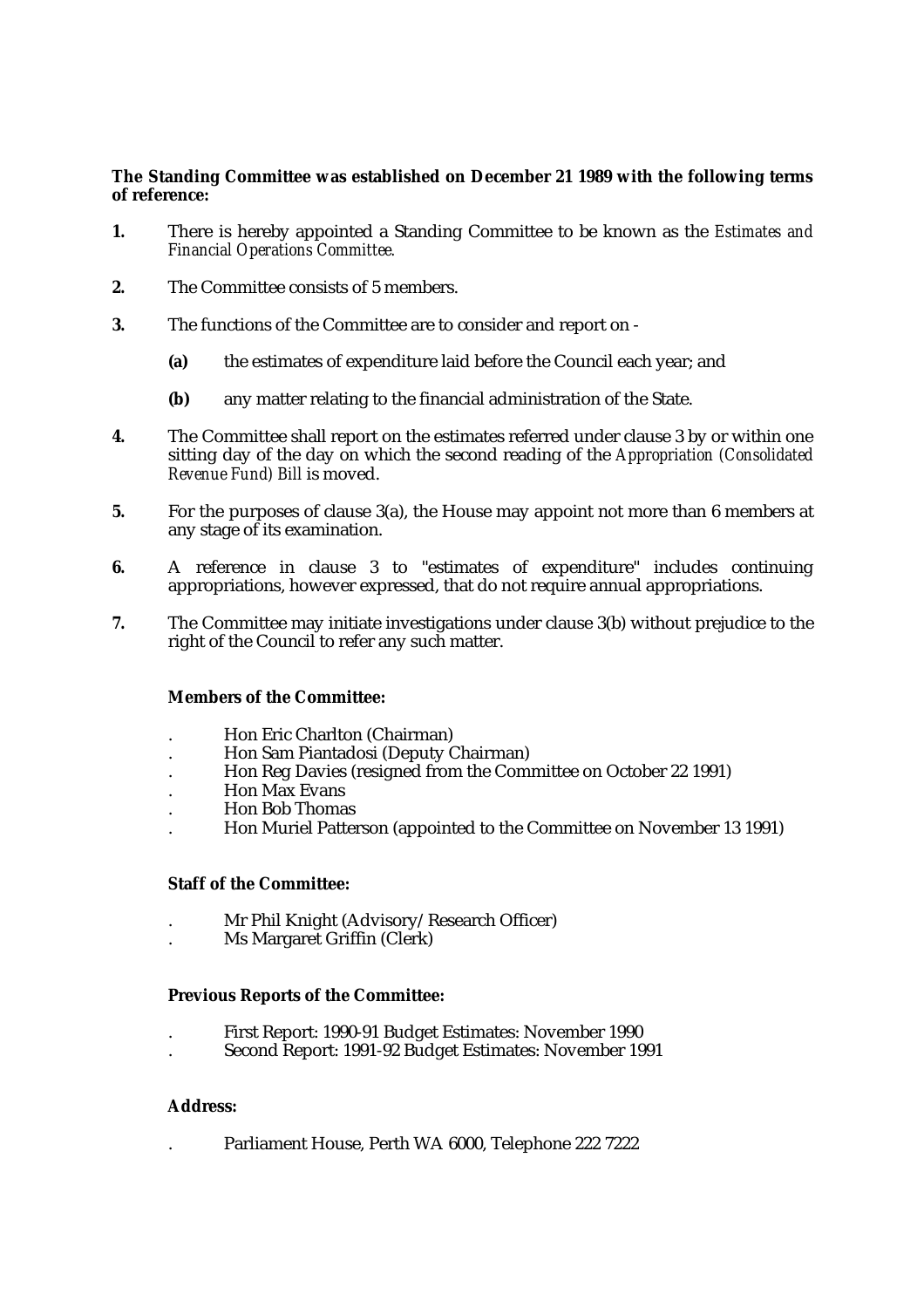**Parliament of Western Australia**

**Legislative Council**

# **Third Report**

**of the**

# **Standing Committee**

**on**

# **Estimates and Financial Operations**

**in relation to the**

# **Leasing of Computer Equipment for the Legislative Council**

**Presented by the Hon E J Charlton (Chairman)**

**3 February 1992**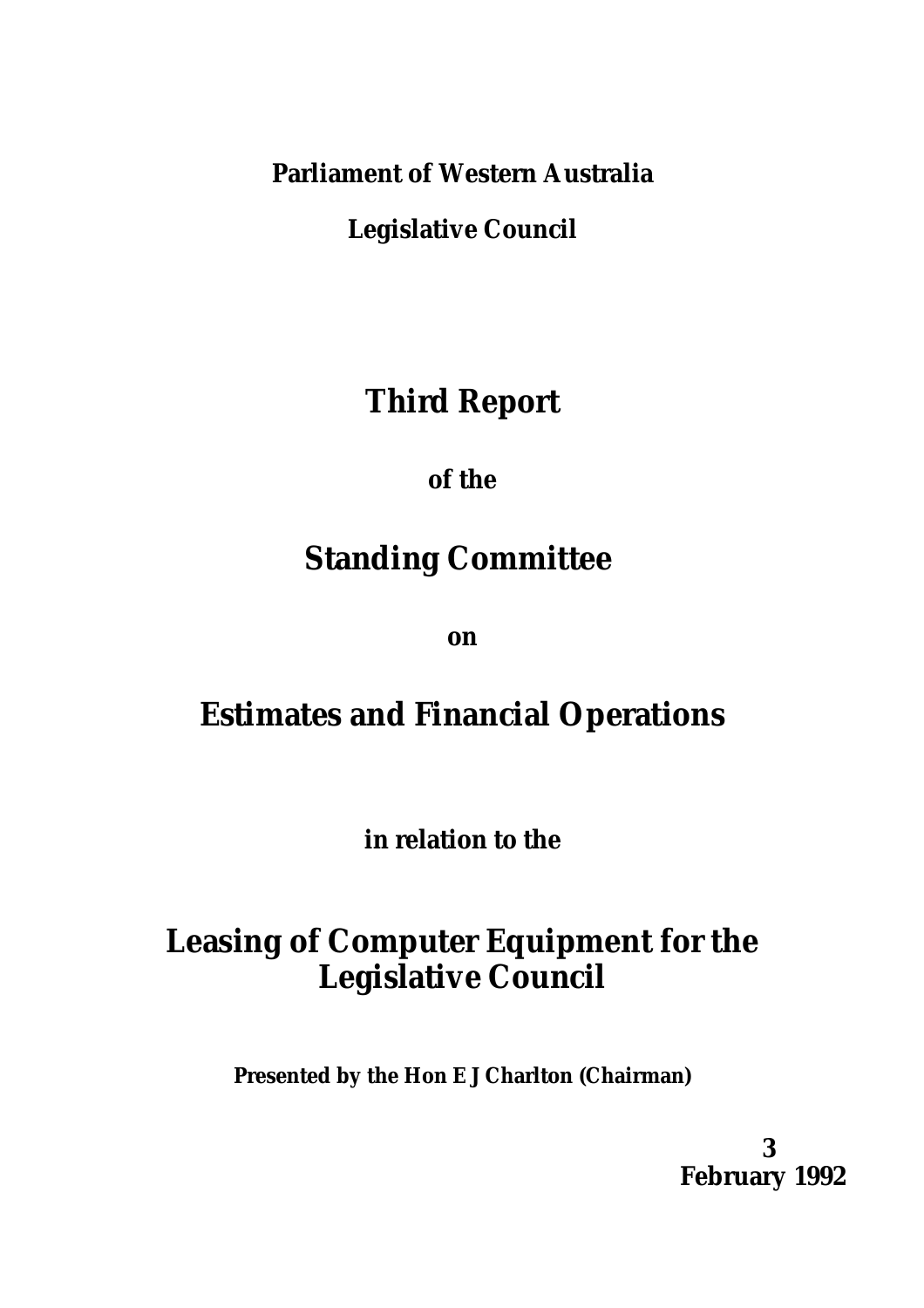# **C O N T E N T S**

| <b>SUBJECT</b> |                                       | <b>PAGE</b>      |
|----------------|---------------------------------------|------------------|
| Part 1:        | Introduction                          | $\mathbf{1}$     |
| Part 2:        | <b>Background</b>                     | 1, 2             |
| Part 3:        | <b>Submissions</b>                    | $\bf{3}$         |
| Part 4:        | <b>Consideration by the Committee</b> | $\bf{3}$         |
| Part 5:        | <b>Findings and Comments</b>          | 3, 4             |
| Part 6:        | <b>Recommendations and Comments</b>   | $\boldsymbol{4}$ |
| Part 7:        | <b>Conclusions</b>                    | $\boldsymbol{4}$ |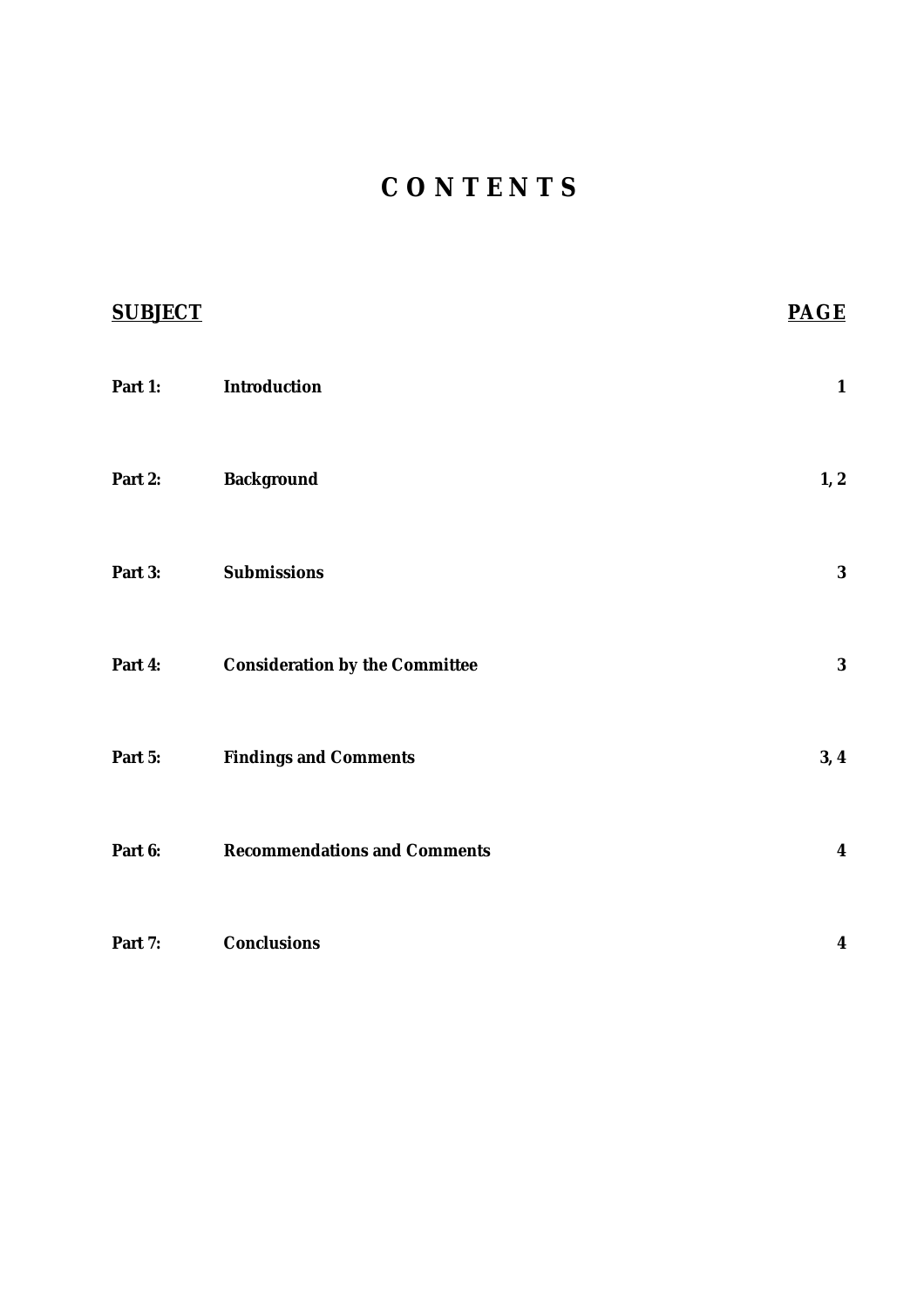### **PART 1: INTRODUCTION**

The Standing Committee on Estimates and Financial Operations undertook to investigate certain aspects and procedures involved in the purchase/rental of computer equipment for the Legislative Council, as a result of a Report prepared for both Houses of Parliament in July 1991 by the Office of the Auditor General titled *"The Rental of Information Technology Equipment for the Administration of the Legislative Council"*.

### **PART 2: BACKGROUND**

The following extract taken from the Auditor General's Report outlines the historical perspective of the investigation conducted by the Committee and essentially provided the "terms of reference" -

*"During the latter part of 1990 the Clerk of the Legislative Council entered into an arrangement with a merchant bank operating out of Sydney to rent computing equipment for the Administration of the Legislative Council.*

*The Clerk took this action in order to provide computing facilities for the newly established Committees of the Legislative Council and at the same time to convert from existing equipment which used the CTOS operating system to equipment which uses the now more appropriate DOS operating system. This has involved the development of a local and wide area networked PC system, something which was not technically possible to achieve as recently as 5 years ago. The equipment previously operated in the Administration of the Legislative Council has been made available for the other departments of Parliament."*

The Auditor General's Report also highlighted the following Conclusions which were addressed by the Committee -

- 2.1 *"The agreement under which the purchase of the computing equipment, cabling, software, programming and training etc. has been funded is of the nature of a finance lease (even though described as a rental agreement) and accordingly constitutes a borrowing of a nature to be met from within the State's Global Borrowing Limit.*
- 2.2 *As a consequence of the authorisation process adopted by the Clerk of the Legislative Council, moneys have been paid to the computer consultant prior to the goods and services having been provided to the Administration of the Legislative Council. At April 24 1991 the computer consultant held a balance of \$75 214 being moneys received from the merchant bank but not yet applied to expenditures for this computer system. I consider it to have been imprudent of the Clerk to have signed acknowledgments of receipt before the goods had been physically received from, or the services supplied by, the computer consultant and satisfactorily tested as fully operational in their intended environment within the Administration of the Legislative Council.*

*The State is incurring additional costs as a result of drawings having been made against the rental agreement prior to the equipment and services having been provided by the computer consultant.*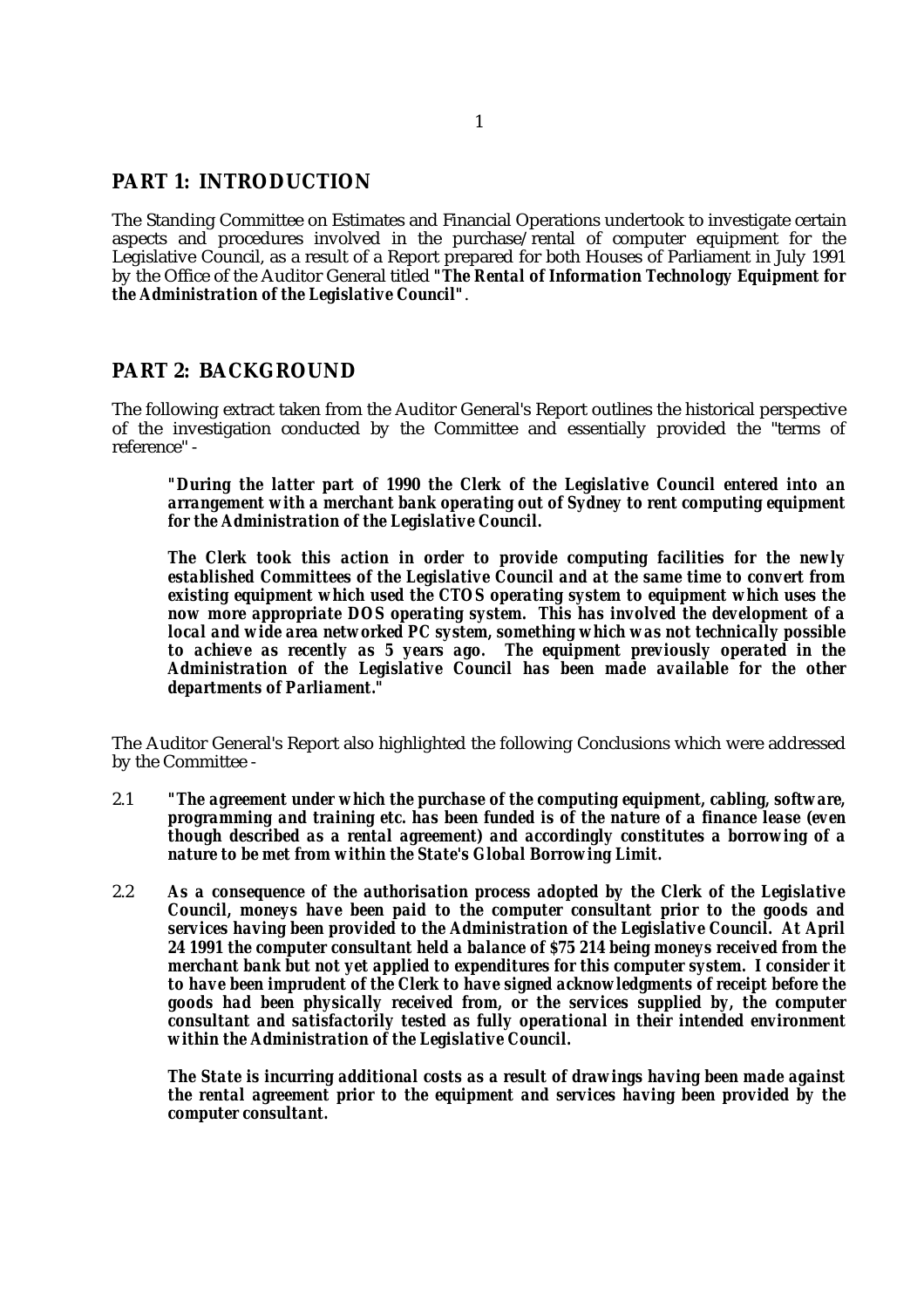*Arrangements need to be put in place to ensure that the unexpended amounts now held by the consultant are held in a proper manner and are properly applied.*

- 2.3 *In addition to the \$100 000 in rental repayments in 1990-91, the financing agreement imposes future commitments of some \$600 000 to be paid over the next four years. In the absence of any guidance on this matter by way of Treasurer's Instructions it is my view these payments constitute a major future commitment against the Legislative Council's annual budget. Its 1990-91 budget was \$1.4 million. In these circumstances I consider that the Clerk of the Legislative Council should have obtained explicit written clearance before entering into the financing agreement.*
- 2.4 *The Planning Process for the New IT System The "Strategic Concepts" element of the initial planning stages was well documented. considerable time devoted by the Clerk of the Legislative Council and the computer consultant to planning meetings, the planning of the subsequent system was poorly documented for a development of this nature. This element of the planning process appears to have been largely informal and to have become progressively less structured as the implementation progressed.*
- 2.5 *Costs of Equipment, Software and Other Services The Clerk of the Legislative Council did not call tenders before authorising the external computer consultant to proceed with the acquisition and installation of the equipment, cabling, software, programming and training etc. In the absence of tenders having been called it is not possible to establish conclusively that the external computer consultant is establishing the system as least cost to the Administration of the Legislative Council. The available evidence suggests that in some areas the outlays for the system and services may be higher than necessary, or immediately necessary, in that:*
	- *. the equipment, networks and software could have been acquired from other sources for prices in the order of \$25 000 to \$40 000 less than paid;*
	- *. multiple levels of back-up have been built into the system, though part of this equipment will permit further growth in the system;*
	- *. there is a limited immediate use for some of the software acquisitions but this usage is expected to increase as more users become familiar with the features of the system; and*
	- *. the first year service contract charges are higher than would be expected for this type of equipment and software.*

*Various of the above expenditures have been made earlier than otherwise necessary.*

2.6 *Suitability of Hardware and Software Purchased - The new DOS system provides the Administration of the Legislative Council with better potential to meet apparent user needs than the previous CTOS system and, subject to capacity considerations, the new system appears appropriate for the purposes intended. There is password security to the system and virus protection software has been installed. However, other information security issues appropriate to a dial-in environment do not appear to have been fully addressed at this stage."*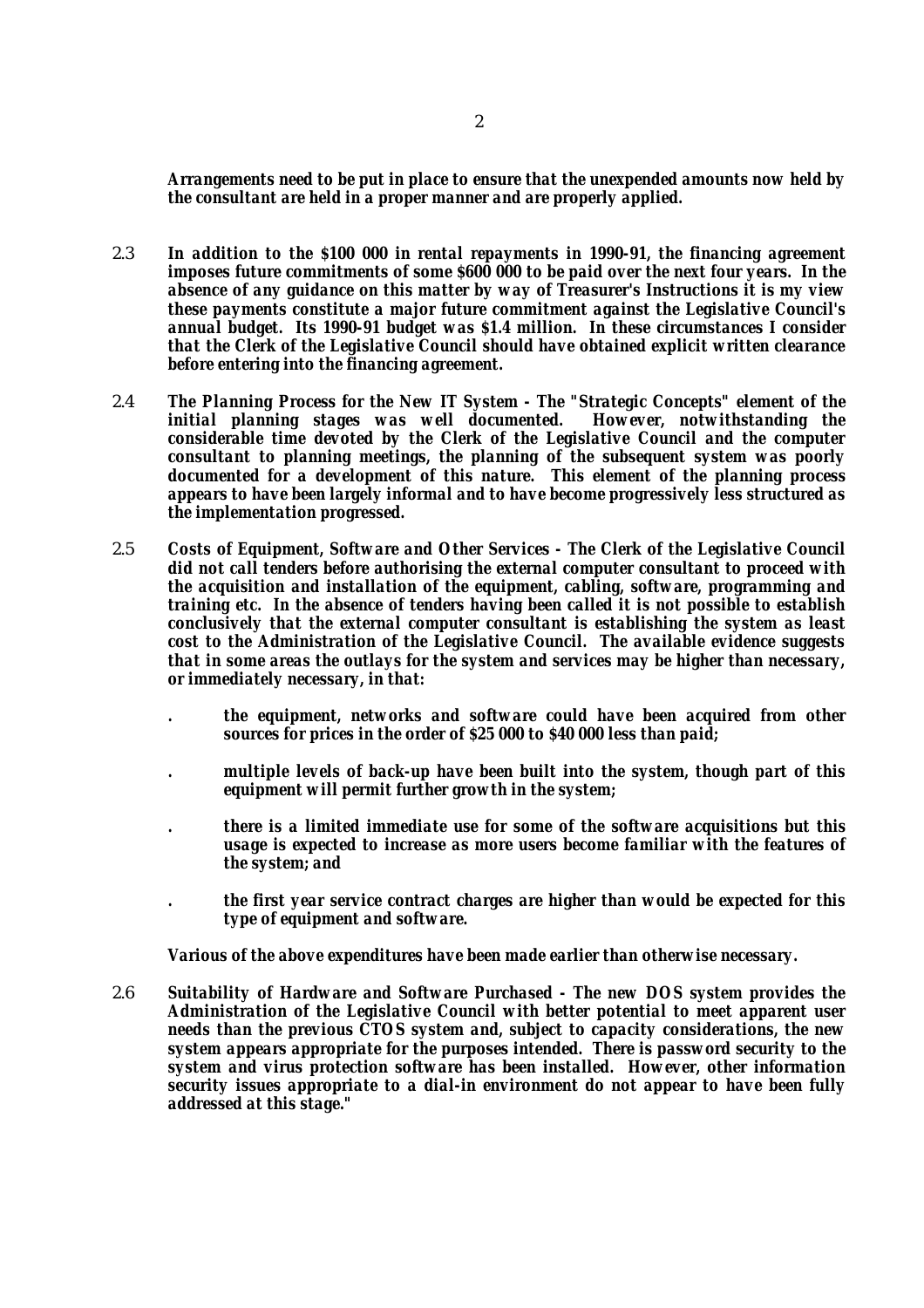### **PART 3: SUBMISSIONS**

During the course of the investigation, the Committee heard and/or received written evidence from the following -

Mr Des Pearson, Auditor General, Office of the Auditor General; Mr Geoff Hamilton, Director of Audit, Office of the Auditor General; Mr John Paolini, Principal Auditor, Office of the Auditor General;

Mr Laurie Marquet, Clerk of the Legislative Council, Parliament of WA; Mr Neil Burrell, Chairman, Parliamentary Computer Committee, Parliament of WA; Mr Morris Davids, former Information Systems Manager, Parliament of WA; and

Dr Dennis Tannenbaum, Managing Director, Corporate Health Consultants.

### **PART 4: CONSIDERATION BY THE COMMITTEE**

Throughout the investigation, the Committee was cognisant of pending legal proceedings involving several of the parties who had provided submissions. It is important to note that the Committee did not become involved in rumour or innuendo that surrounded aspects of this investigation or the personalities involved and accordingly based its findings solely on the finance leasing details, the acquisition of the computer equipment and software, and compliance to the Financial Administration and Audit Act 1985 (FAAA). The details supplied by all relevant parties were treated as *STRICTLY CONFIDENTIAL* and as such, are not published or referred to verbatim in the text of this Report.

The Committee met on a number of occasions to consider the evidence presented by all parties and agreed that the following comments were appropriate.

### **PART 5: FINDINGS AND COMMENTS**

- 5.1 The agreement is essentially a finance lease (as reported by the Auditor General) and as such has definite ramifications for the State's Global Borrowing Levels.
- 5.2 Evidence was established of failure by the Clerk of the Legislative Council to observe The Clerk is the accountable officer for the administration of the Legislative Council.
- 5.3 As no tenders were called, no true comparisons could be established regarding the overall cost of the computer system.
- 5.4 Payment was made to the computer consultant, Corporate Health Consultants, prior to the goods and services being delivered. Whilst this practice is not appropriate, it is noted that there was no loss to Parliament as all equipment was received.
- 5.5 The prepayment of \$75 000 was retained as a training component for members and staff on an ongoing basis. The Committee did not consider it appropriate to implement a training program for members until after this investigation was resolved.
	- **Note:** Committee members were to be the first members of Parliament to be trained on the new system.